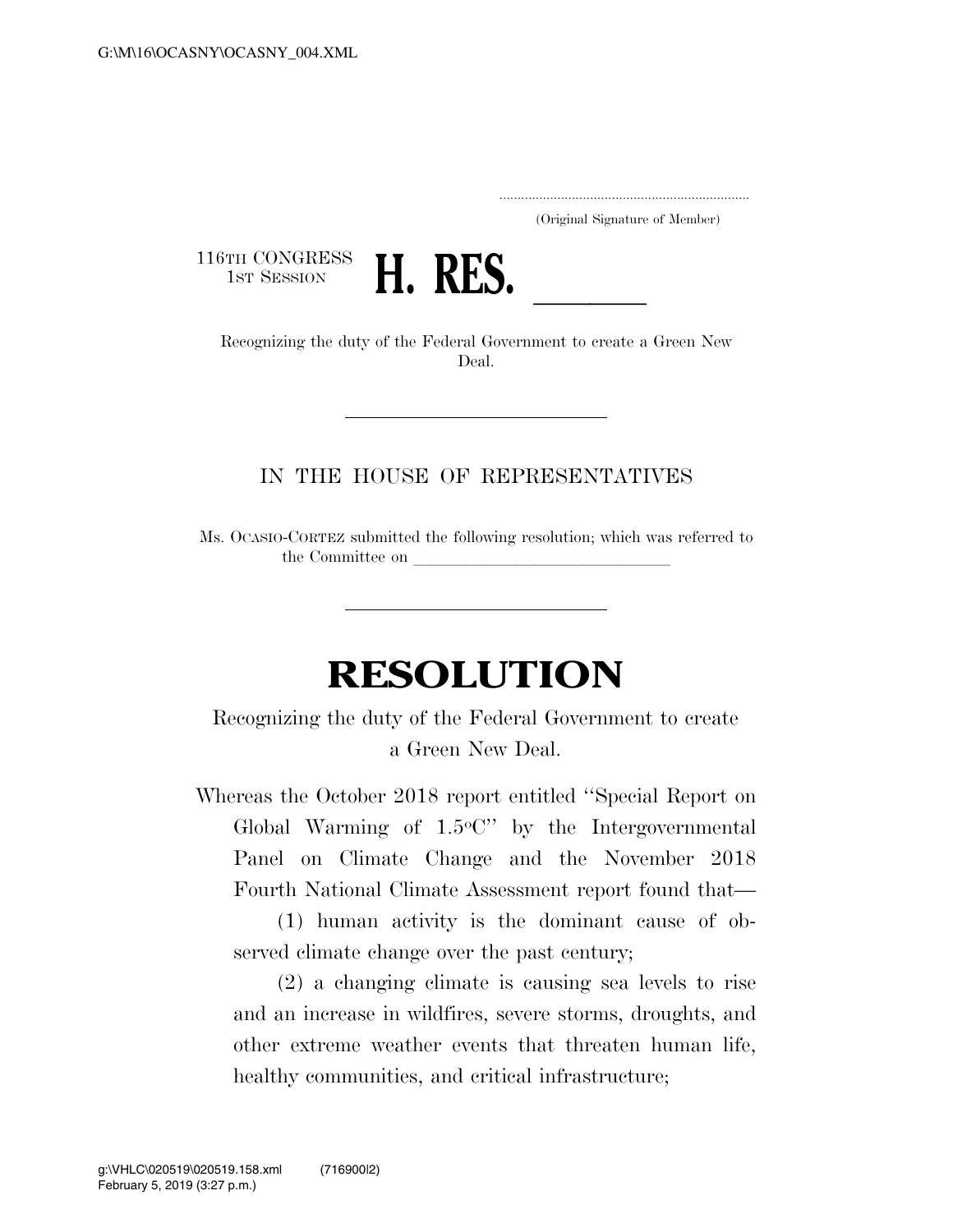(3) global warming at or above 2 degrees Celsius beyond preindustrialized levels will cause—

(A) mass migration from the regions most affected by climate change;

(B) more than \$500,000,000,000 in lost annual economic output in the United States by the year 2100;

(C) wildfires that, by 2050, will annually burn at least twice as much forest area in the western United States than was typically burned by wildfires in the years preceding 2019;

(D) a loss of more than 99 percent of all coral reefs on Earth;

(E) more than 350,000,000 more people to be exposed globally to deadly heat stress by 2050; and

(F) a risk of damage to \$1,000,000,000,000 of public infrastructure and coastal real estate in the United States; and

(4) global temperatures must be kept below 1.5 degrees Celsius above preindustrialized levels to avoid the most severe impacts of a changing climate, which will require—

(A) global reductions in greenhouse gas emissions from human sources of 40 to 60 percent from 2010 levels by 2030; and

(B) net-zero emissions by 2050;

Whereas, because the United States has historically been responsible for a disproportionate amount of greenhouse gas emissions, having emitted 20 percent of global greenhouse gas emissions through 2014, and has a high technological capacity, the United States must take a leading role in reducing emissions through economic transformation;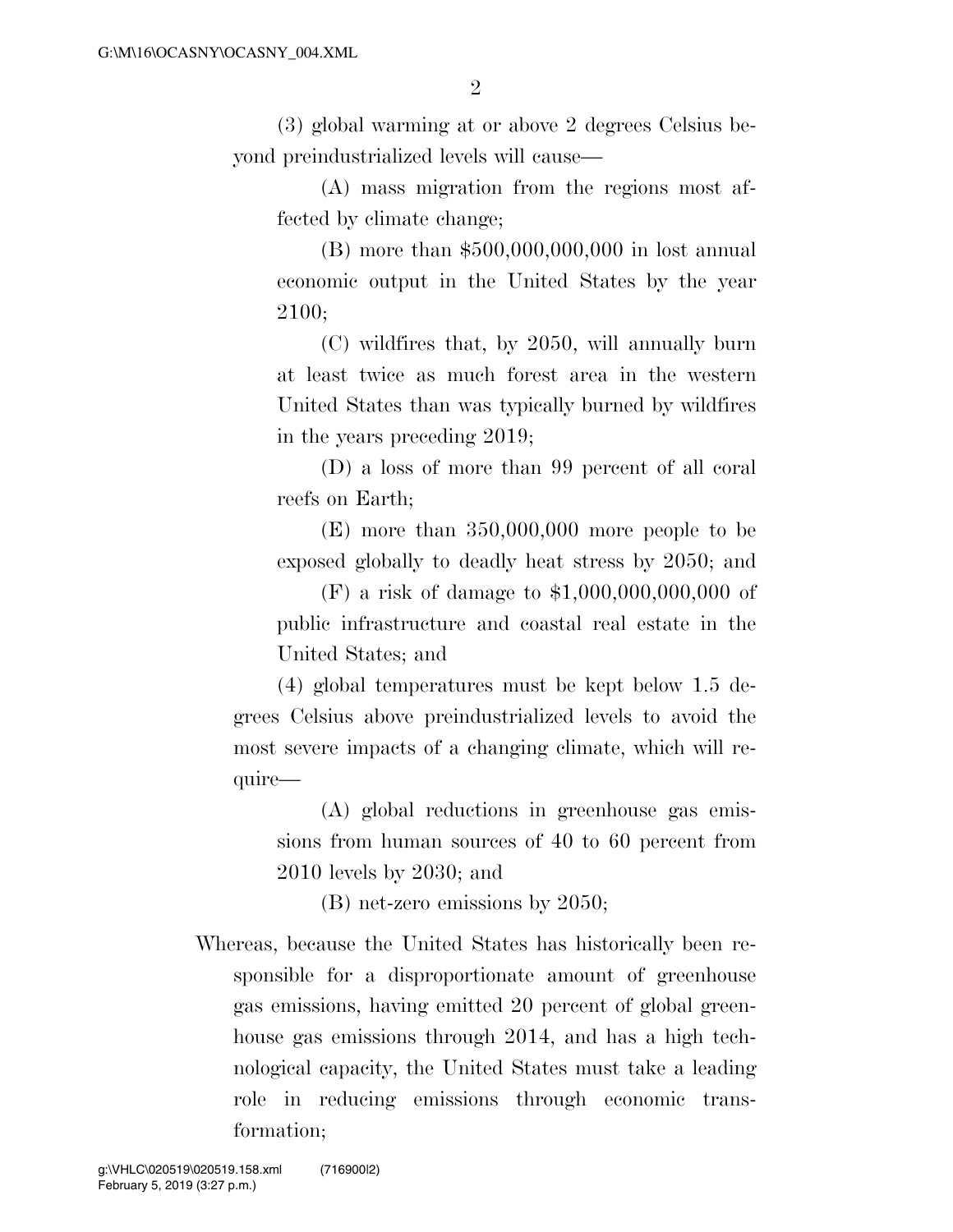Whereas the United States is currently experiencing several related crises, with—

(1) life expectancy declining while basic needs, such as clean air, clean water, healthy food, and adequate health care, housing, transportation, and education, are inaccessible to a significant portion of the United States population;

(2) a 4-decade trend of economic stagnation, deindustrialization, and antilabor policies that has led  $to$ —

(A) hourly wages overall stagnating since the 1970s despite increased worker productivity;

(B) the third-worst level of socioeconomic mobility in the developed world before the Great Recession;

(C) the erosion of the earning and bargaining power of workers in the United States; and

(D) inadequate resources for public sector workers to confront the challenges of climate change at local, State, and Federal levels; and

(3) the greatest income inequality since the 1920s, with—

(A) the top 1 percent of earners accruing 91 percent of gains in the first few years of economic recovery after the Great Recession;

(B) a large racial wealth divide amounting to a difference of 20 times more wealth between the average White family and the average Black family; and

(C) a gender earnings gap that results in women earning approximately 80 percent as much as men, at the median;

Whereas climate change, pollution, and environmental destruction have exacerbated systemic racial, regional, so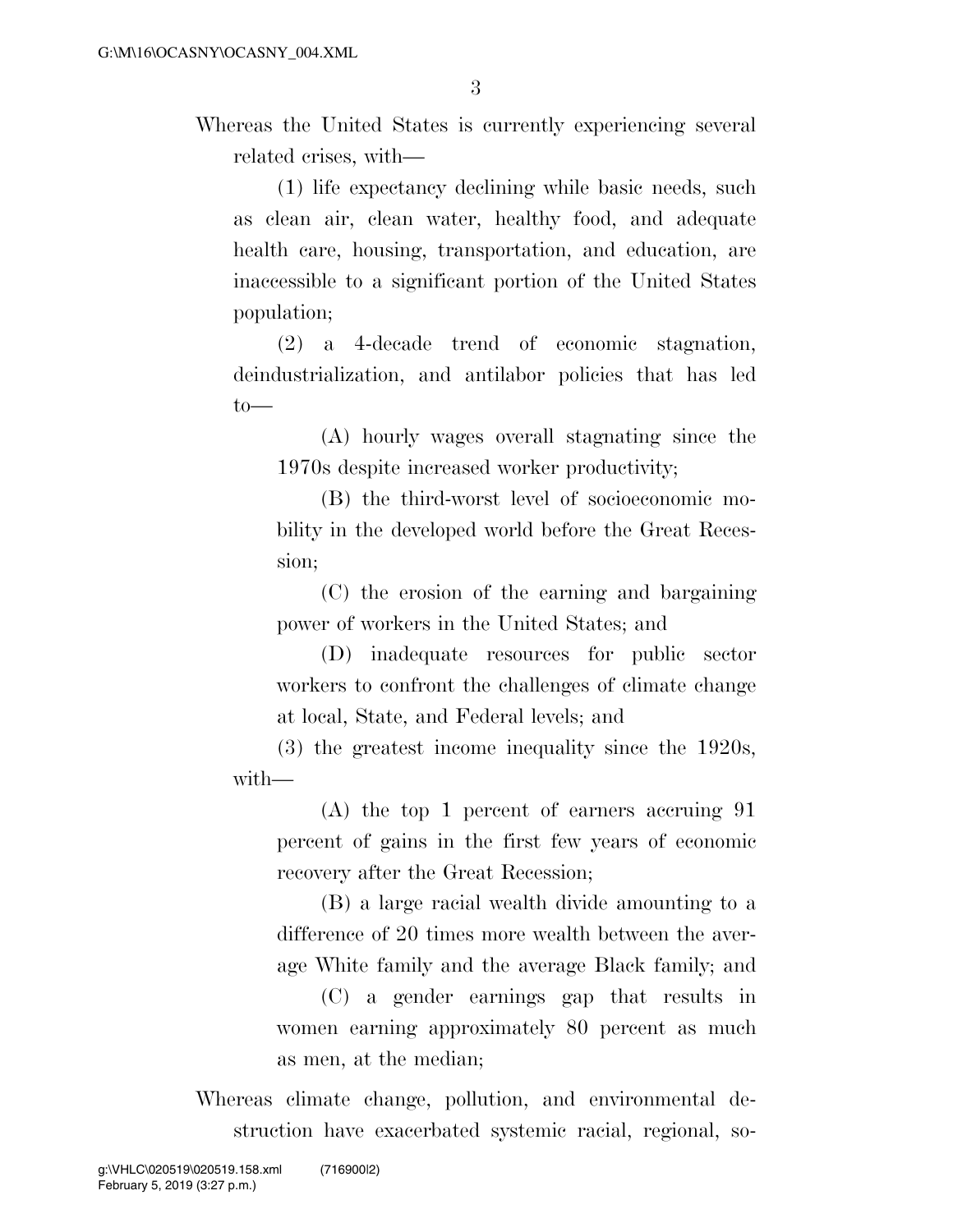cial, environmental, and economic injustices (referred to in this preamble as ''systemic injustices'') by disproportionately affecting indigenous communities, communities of color, migrant communities, deindustrialized communities, depopulated rural communities, the poor, low-income workers, women, the elderly, the unhoused, people with disabilities, and youth (referred to in this preamble as ''frontline and vulnerable communities'');

Whereas, climate change constitutes a direct threat to the national security of the United States—

(1) by impacting the economic, environmental, and social stability of countries and communities around the world; and

(2) by acting as a threat multiplier;

- Whereas the Federal Government-led mobilizations during World War II and the New Deal created the greatest middle class that the United States has ever seen, but many members of frontline and vulnerable communities were excluded from many of the economic and societal benefits of those mobilizations; and
- Whereas the House of Representatives recognizes that a new national, social, industrial, and economic mobilization on a scale not seen since World War II and the New Deal is a historic opportunity—

(1) to create millions of good, high-wage jobs in the United States;

(2) to provide unprecedented levels of prosperity and economic security for all people of the United States; and

(3) to counteract systemic injustices: Now, therefore, be it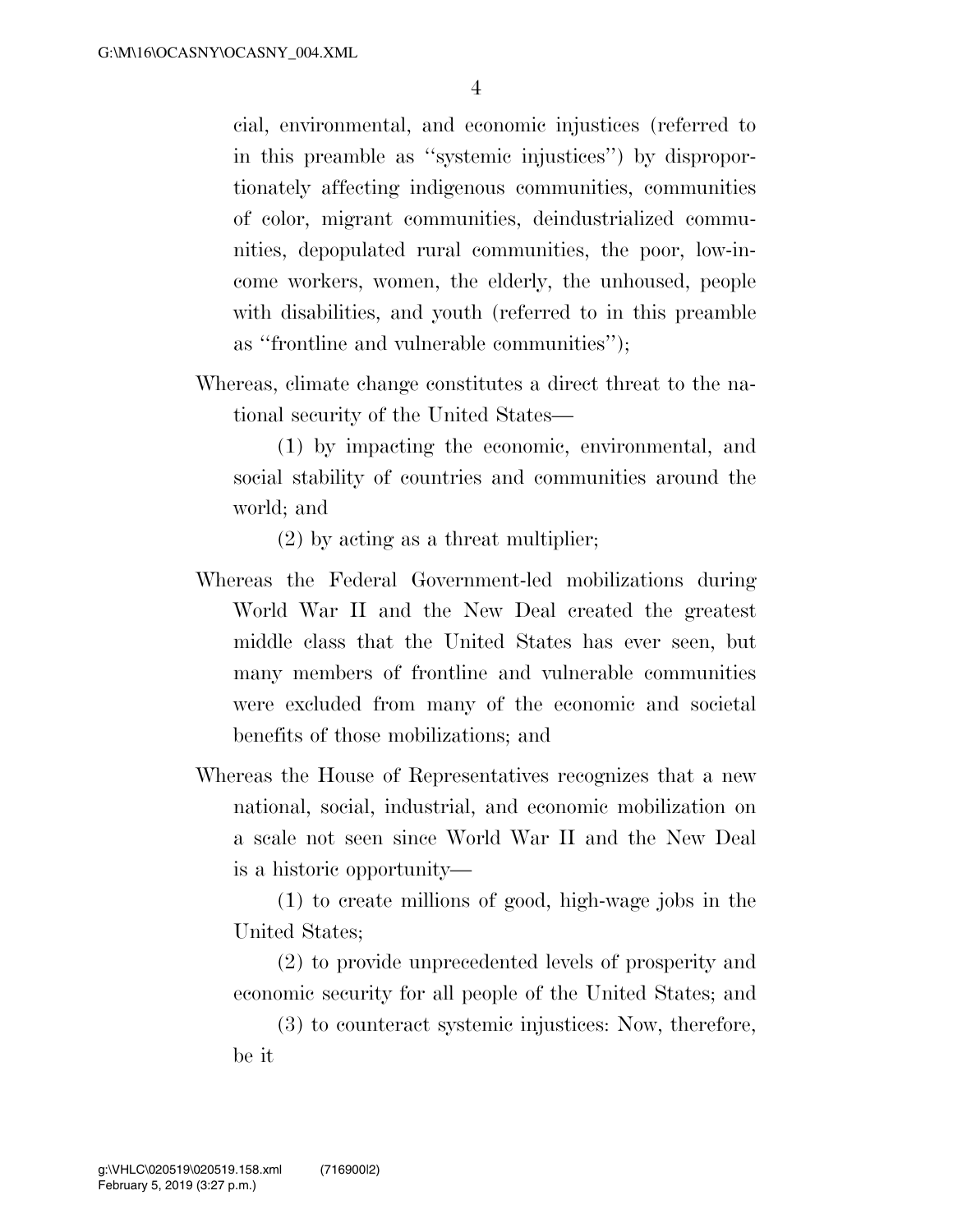| $\mathbf{1}$   | <i>Resolved</i> , That it is the sense of the House of Rep- |
|----------------|-------------------------------------------------------------|
| 2              | resentatives that—                                          |
| 3              | $(1)$ it is the duty of the Federal Government to           |
| $\overline{4}$ | create a Green New Deal—                                    |
| 5              | (A) to achieve net-zero greenhouse gas                      |
| 6              | emissions through a fair and just transition for            |
| 7              | all communities and workers;                                |
| 8              | (B) to create millions of good, high-wage                   |
| 9              | jobs and ensure prosperity and economic secu-               |
| 10             | rity for all people of the United States;                   |
| 11             | (C) to invest in the infrastructure and in-                 |
| 12             | dustry of the United States to sustainably meet             |
| 13             | the challenges of the 21st century;                         |
| 14             | (D) to secure for all people of the United                  |
| 15             | States for generations to come—                             |
| 16             | (i) clean air and water;                                    |
| 17             | (ii) climate and community resiliency;                      |
| 18             | (iii) healthy food;                                         |
| 19             | (iv) access to nature; and                                  |
| 20             | (v) a sustainable environment; and                          |
| 21             | (E) to promote justice and equity by stop-                  |
| 22             | ping current, preventing future, and repairing              |
| 23             | historic oppression of indigenous communities,              |
| 24             | communities of color, migrant communities,                  |
| 25             | deindustrialized communities, depopulated rural             |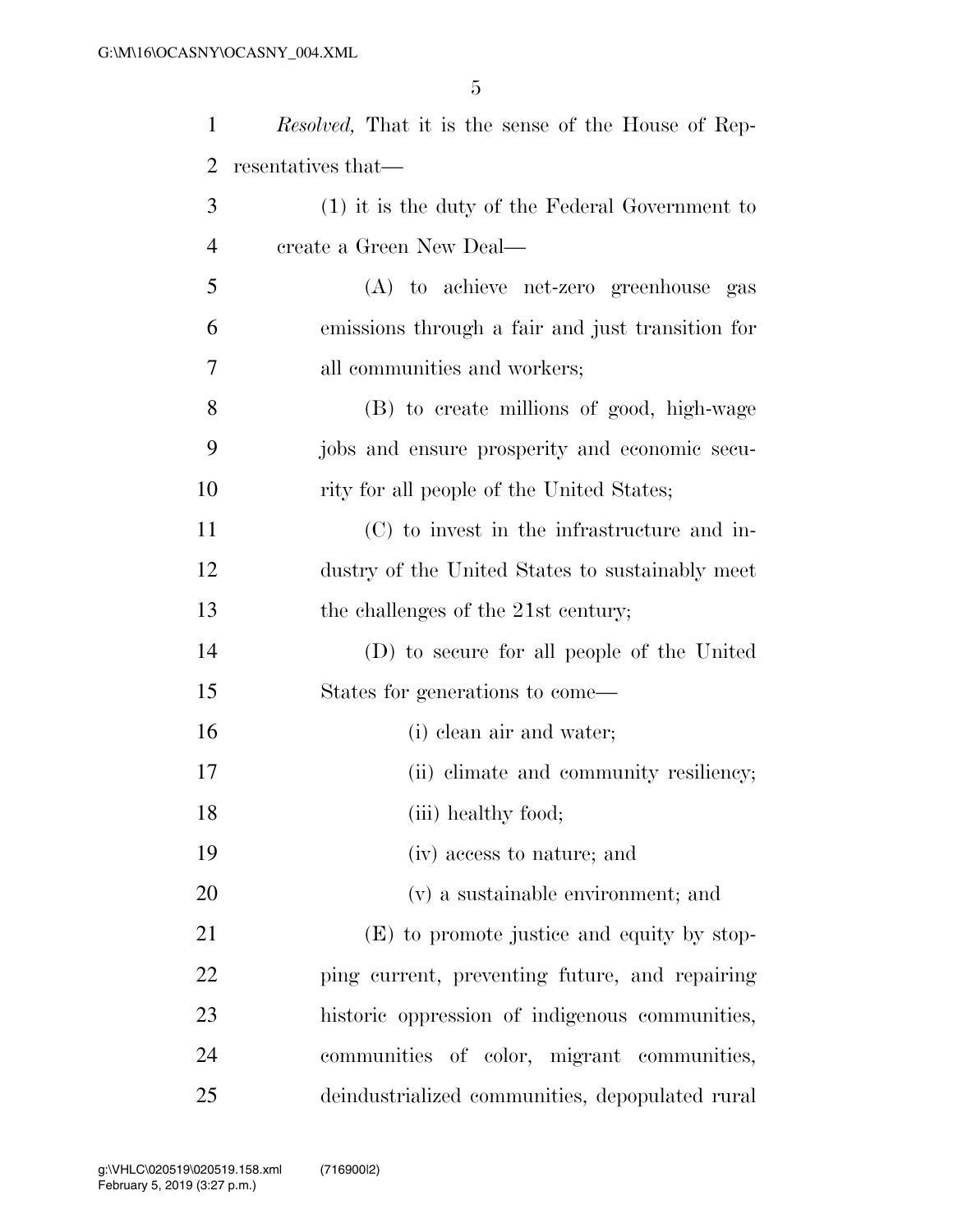communities, the poor, low-income workers, women, the elderly, the unhoused, people with disabilities, and youth (referred to in this reso- lution as ''frontline and vulnerable commu- nities"); (2) the goals described in subparagraphs (A) through (E) of paragraph (1) (referred to in this resolution as the ''Green New Deal goals'') should be accomplished through a 10-year national mobili-

 zation (referred to in this resolution as the ''Green New Deal mobilization'') that will require the fol-lowing goals and projects—

 (A) building resiliency against climate change-related disasters, such as extreme weather, including by leveraging funding and providing investments for community-defined projects and strategies;

 (B) repairing and upgrading the infra-structure in the United States, including—

20 (i) by eliminating pollution and green- house gas emissions as much as techno-22 logically feasible;

 (ii) by guaranteeing universal access 24 to clean water;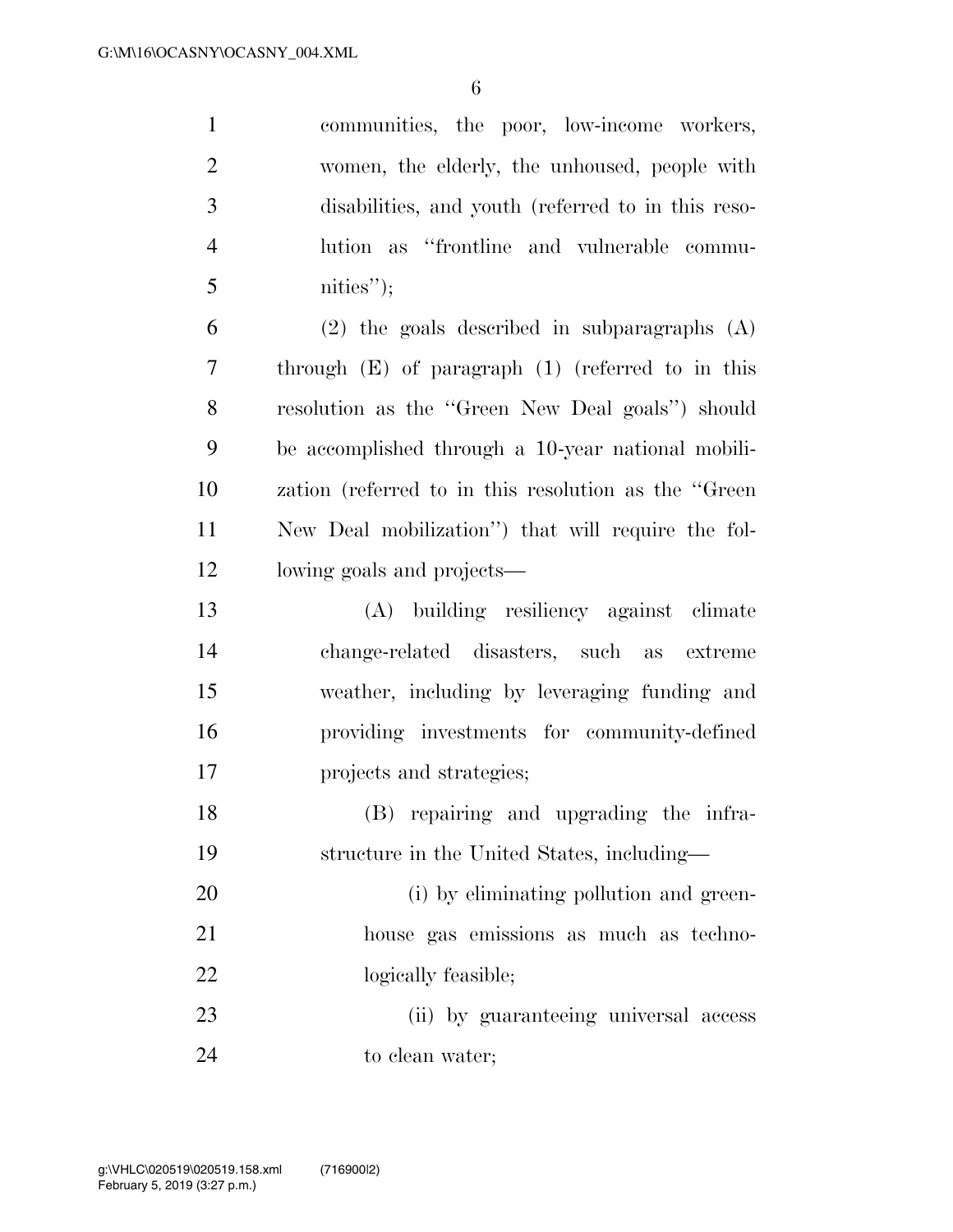| $\mathbf{1}$   | (iii) by reducing the risks posed by              |
|----------------|---------------------------------------------------|
| $\overline{2}$ | flooding and other climate impacts; and           |
| 3              | (iv) by ensuring that any infrastruc-             |
| $\overline{4}$ | ture bill considered by Congress addresses        |
| 5              | climate change;                                   |
| 6              | (C) meeting 100 percent of the power de-          |
| 7              | mand in the United States through clean, re-      |
| 8              | newable, and zero-emission energy sources, in-    |
| 9              | cluding—                                          |
| 10             | (i) by dramatically expanding and up-             |
| 11             | grading existing renewable power sources;         |
| 12             | and                                               |
| 13             | (ii) by deploying new capacity;                   |
| 14             | (D) building or upgrading to energy-effi-         |
| 15             | cient, distributed, and "smart" power grids,      |
| 16             | and working to ensure affordable access to elec-  |
| 17             | tricity;                                          |
| 18             | (E) upgrading all existing buildings in the       |
| 19             | United States and building new buildings to       |
| 20             | achieve maximal energy efficiency, water effi-    |
| 21             | ciency, safety, affordability, comfort, and dura- |
| 22             | bility, including through electrification;        |
| 23             | (F) spurring massive growth in clean man-         |
| 24             | ufacturing in the United States and removing      |
| 25             | pollution and greenhouse gas emissions from       |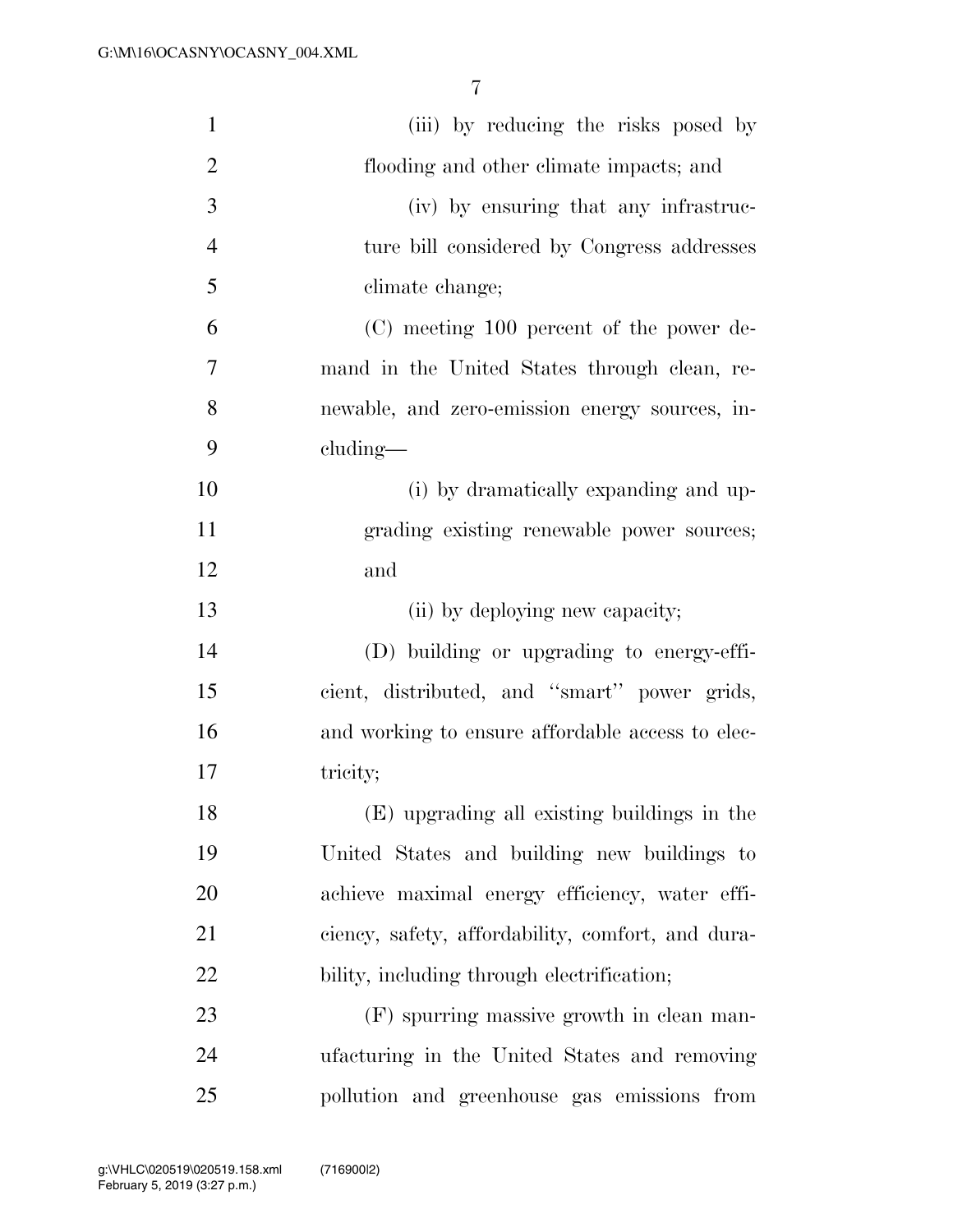| $\mathbf{1}$   | manufacturing and industry as much as is tech-   |
|----------------|--------------------------------------------------|
| $\overline{2}$ | nologically feasible, including by expanding re- |
| 3              | newable energy manufacturing and investing in    |
| $\overline{4}$ | existing manufacturing and industry;             |
| 5              | (G) working collaboratively with farmers         |
| 6              | and ranchers in the United States to eliminate   |
| 7              | pollution and greenhouse gas emissions from      |
| 8              | the agricultural sector as much as is techno-    |
| 9              | logically feasible, including—                   |
| 10             | (i) by supporting family farming;                |
| 11             | (ii) by investing in sustainable farm-           |
| 12             | ing and land use practices that increase         |
| 13             | soil health; and                                 |
| 14             | (iii) by building a more sustainable             |
| 15             | food system that ensures universal access        |
| 16             | to healthy food;                                 |
| 17             | (H) overhauling transportation systems in        |
| 18             | the United States to eliminate pollution and     |
| 19             | greenhouse gas emissions from the transpor-      |
| 20             | tation sector as much as is technologically fea- |
| 21             | sible, including through investment in—          |
| 22             | (i) zero-emission vehicle infrastructure         |
| 23             | and manufacturing;                               |
| 24             | (ii) clean, affordable, and accessible           |
| 25             | public transportation; and                       |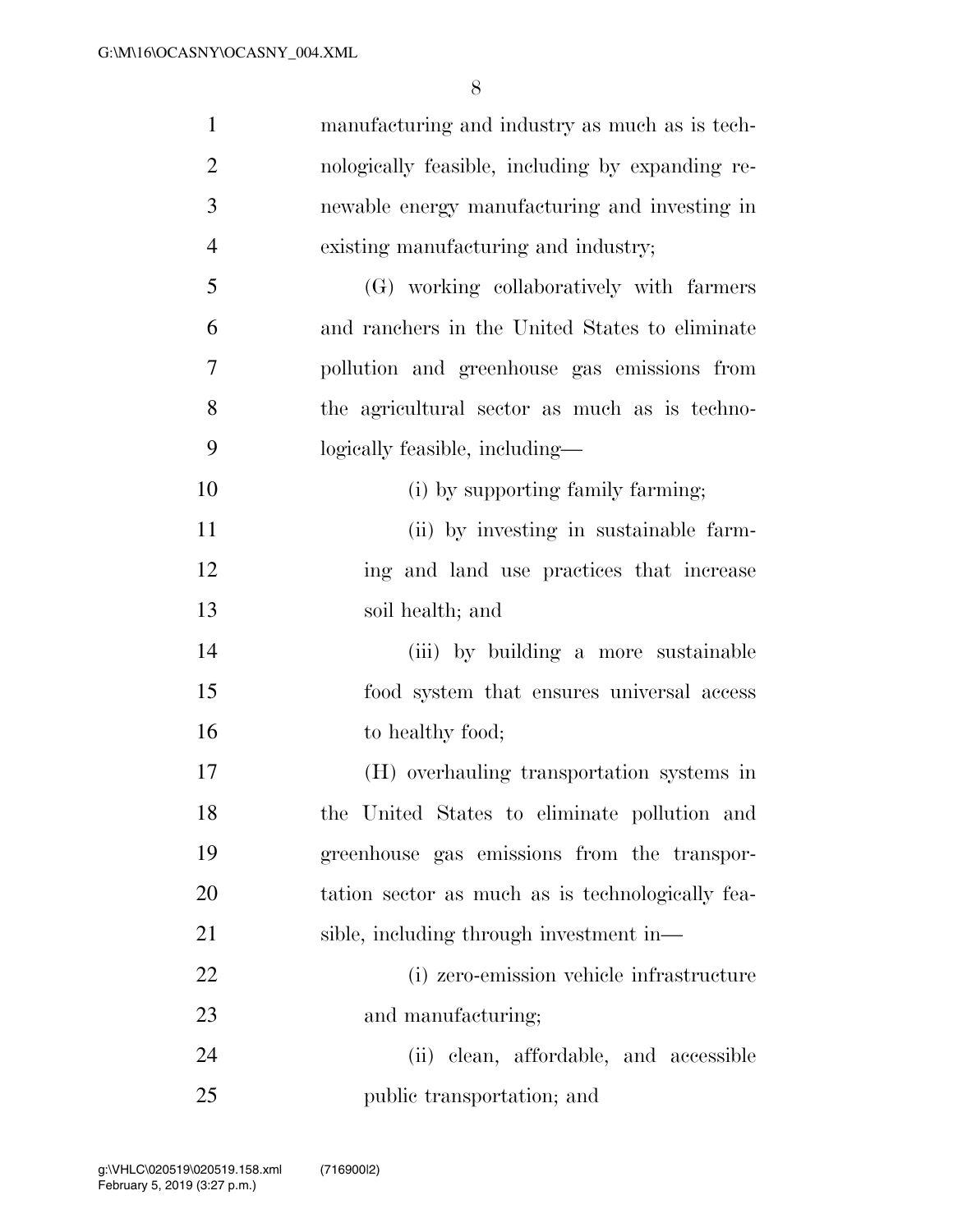| $\mathbf{1}$   | (iii) high-speed rail;                             |
|----------------|----------------------------------------------------|
| $\overline{2}$ | (I) mitigating and managing the long-term          |
| 3              | adverse health, economic, and other effects of     |
| $\overline{4}$ | pollution and climate change, including by pro-    |
| 5              | viding funding for community-defined projects      |
| 6              | and strategies;                                    |
| 7              | (J) removing greenhouse gases from the             |
| 8              | atmosphere and reducing pollution, including by    |
| 9              | restoring natural ecosystems through proven        |
| 10             | low-tech solutions that increase soil carbon stor- |
| 11             | age, such as preservation and afforestation;       |
| 12             | (K) restoring and protecting threatened,           |
| 13             | endangered, and fragile ecosystems through lo-     |
| 14             | cally appropriate and science-based projects       |
| 15             | that enhance biodiversity and support climate      |
| 16             | resiliency;                                        |
| 17             | (L) eleaning up existing hazardous waste           |
| 18             | and abandoned sites to promote economic devel-     |
| 19             | opment and sustainability;                         |
| 20             | (M) identifying other emission and pollu-          |
| 21             | tion sources and creating solutions to eliminate   |
| 22             | them; and                                          |
| 23             | (N) promoting the international exchange           |
| 24             | of technology, expertise, products, funding, and   |
| 25             | services, with the aim of making the United        |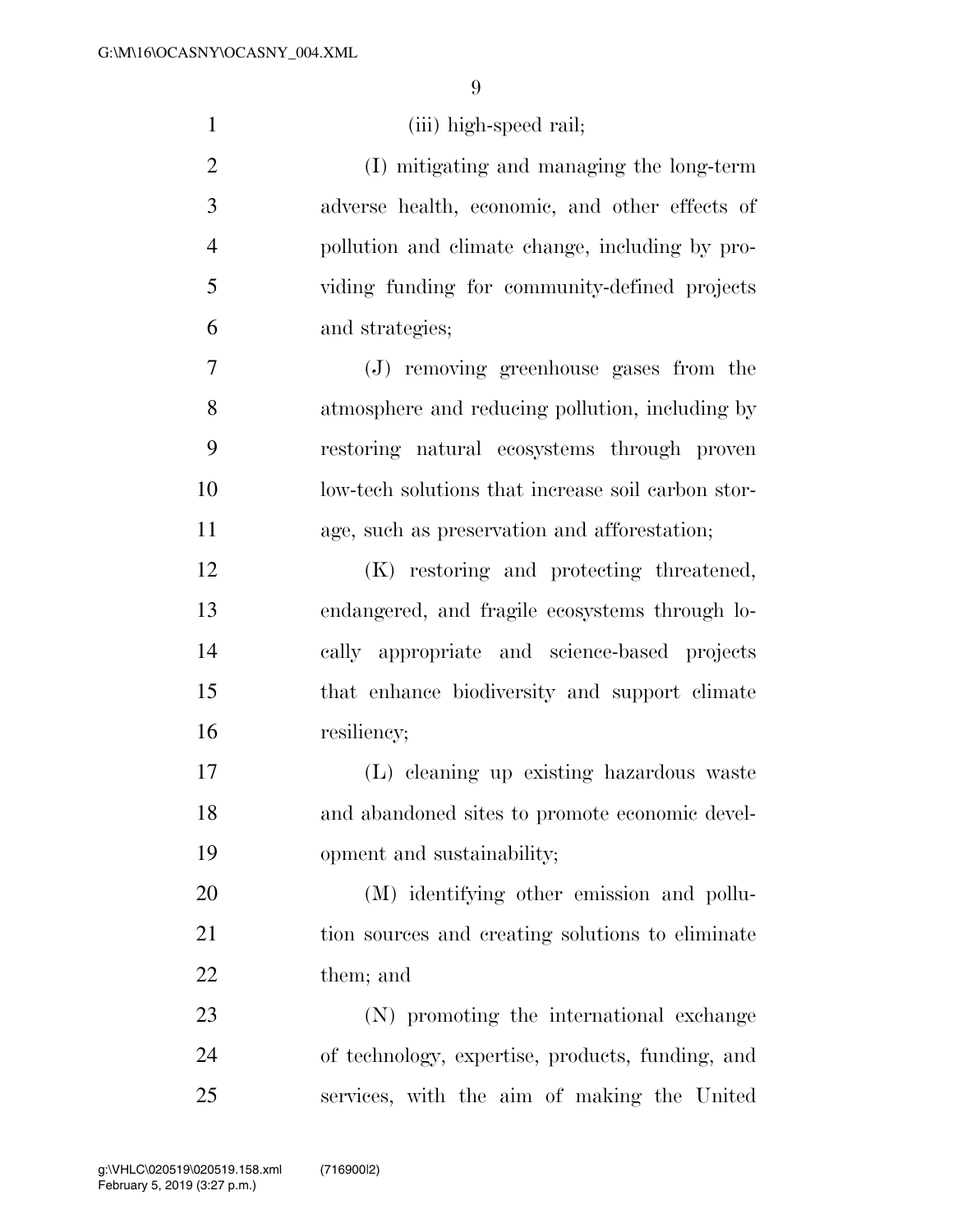| $\mathbf{1}$   | States the international leader on climate ac-         |
|----------------|--------------------------------------------------------|
| $\overline{2}$ | tion, and to help other countries achieve a            |
| 3              | Green New Deal;                                        |
| $\overline{4}$ | (3) a Green New Deal must be developed                 |
| 5              | through transparent and inclusive consultation, col-   |
| 6              | laboration, and partnership with frontline and vul-    |
| 7              | nerable communities, labor unions, worker coopera-     |
| 8              | tives, civil society groups, academia, and businesses; |
| 9              | and                                                    |
| 10             | (4) to achieve the Green New Deal goals and            |
| 11             | mobilization, a Green New Deal will require the fol-   |
| 12             | lowing goals and projects—                             |
| 13             | $(A)$ providing and leveraging, in a way that          |
| 14             | ensures that the public receives appropriate           |
| 15             | ownership stakes and returns on investment,            |
| 16             | adequate capital (including through community          |
| 17             | grants, public banks, and other public financ-         |
| 18             | ing), technical expertise, supporting policies,        |
| 19             | and other forms of assistance to communities,          |
| 20             | organizations, Federal, State, and local govern-       |
| 21             | ment agencies, and businesses working on the           |
| 22             | Green New Deal mobilization;                           |
| 23             | (B) ensuring that the Federal Government               |
| 24             | takes into account the complete environmental          |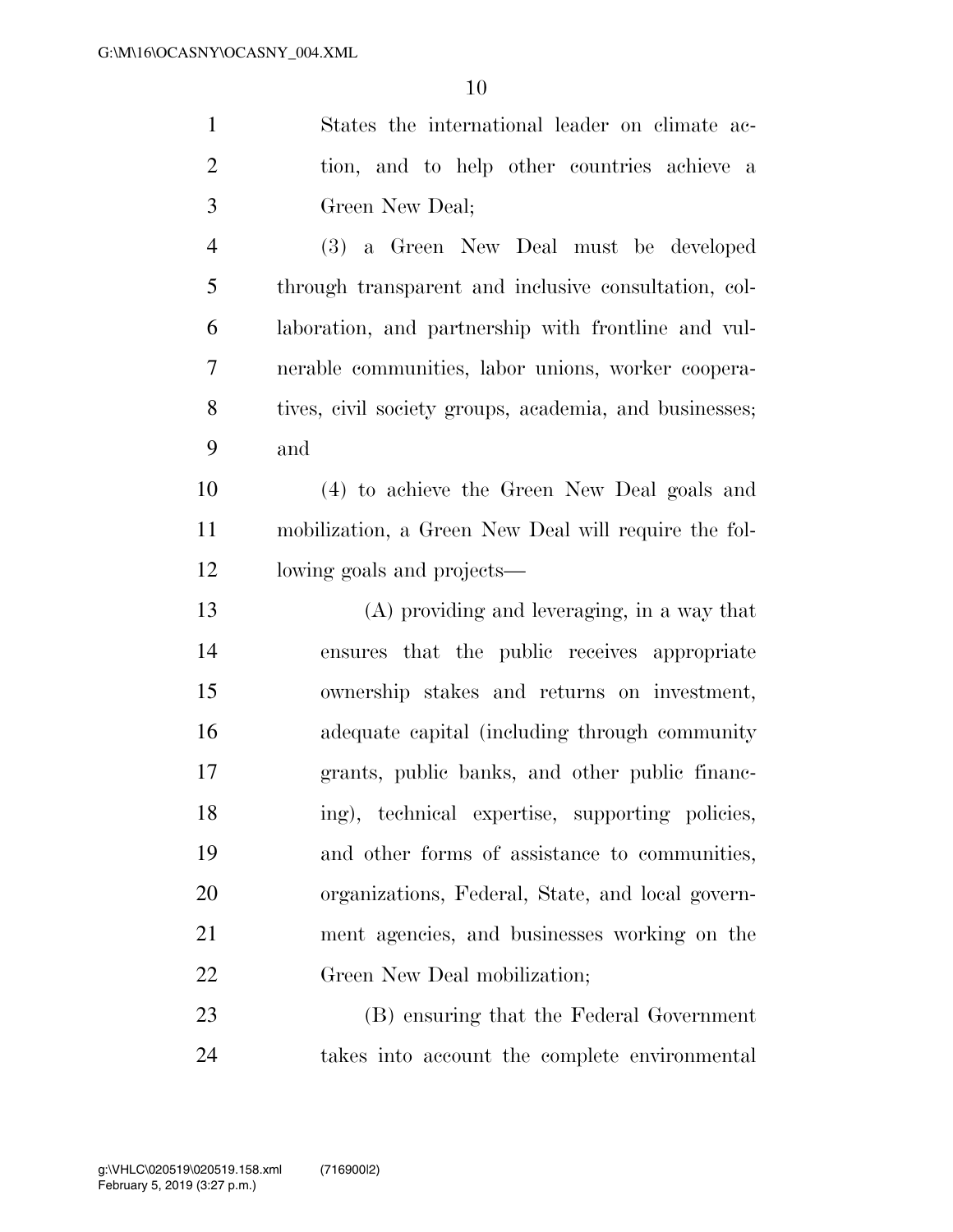| $\mathbf{1}$   | and social costs and impacts of emissions        |
|----------------|--------------------------------------------------|
| $\overline{2}$ | through—                                         |
| 3              | (i) existing laws;                               |
| $\overline{4}$ | (ii) new policies and programs; and              |
| 5              | (iii) ensuring that frontline and vul-           |
| 6              | nerable communities shall not be adversely       |
| 7              | affected;                                        |
| 8              | (C) providing resources, training, and           |
| 9              | high-quality education, including higher edu-    |
| 10             | cation, to all people of the United States, with |
| 11             | a focus on frontline and vulnerable commu-       |
| 12             | nities, so those communities may be full and     |
| 13             | equal participants in the Green New Deal mobi-   |
| 14             | lization;                                        |
| 15             | (D) making public investments in the re-         |
| 16             | search and development of new clean and re-      |
| 17             | newable energy technologies and industries;      |
| 18             | (E) directing investments to spur economic       |
| 19             | development, deepen and diversify industry in    |
| 20             | local and regional economies, and build wealth   |
| 21             | and community ownership, while prioritizing      |
| 22             | high-quality job creation and economic, social,  |
| 23             | and environmental benefits in frontline and vul- |
| 24             | nerable communities that may otherwise strug-    |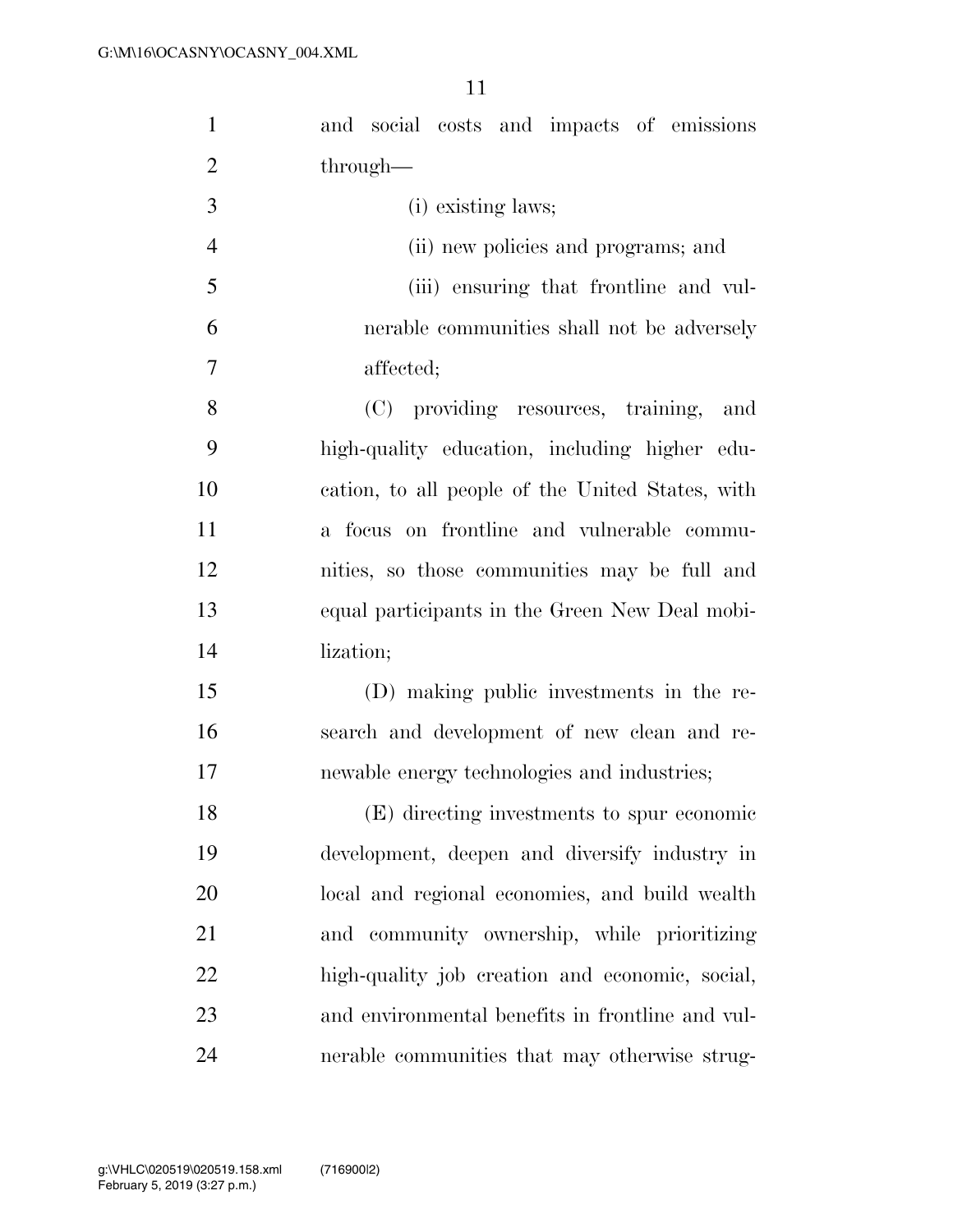gle with the transition away from greenhouse gas intensive industries;

 (F) ensuring the use of democratic and participatory processes that are inclusive of and led by frontline and vulnerable communities and workers to plan, implement, and administer the Green New Deal mobilization at the local level;

 (G) ensuring that the Green New Deal mo- bilization creates high-quality union jobs that pay prevailing wages, hires local workers, offers training and advancement opportunities, and guarantees wage and benefit parity for workers affected by the transition;

 (H) guaranteeing a job with a family-sus- taining wage, adequate family and medical leave, paid vacations, and retirement security to all people of the United States;

 (I) strengthening and protecting the right of all workers to organize, unionize, and collec- tively bargain free of coercion, intimidation, and harassment;

 (J) strengthening and enforcing labor, workplace health and safety, antidiscrimination, and wage and hour standards across all employ-ers, industries, and sectors;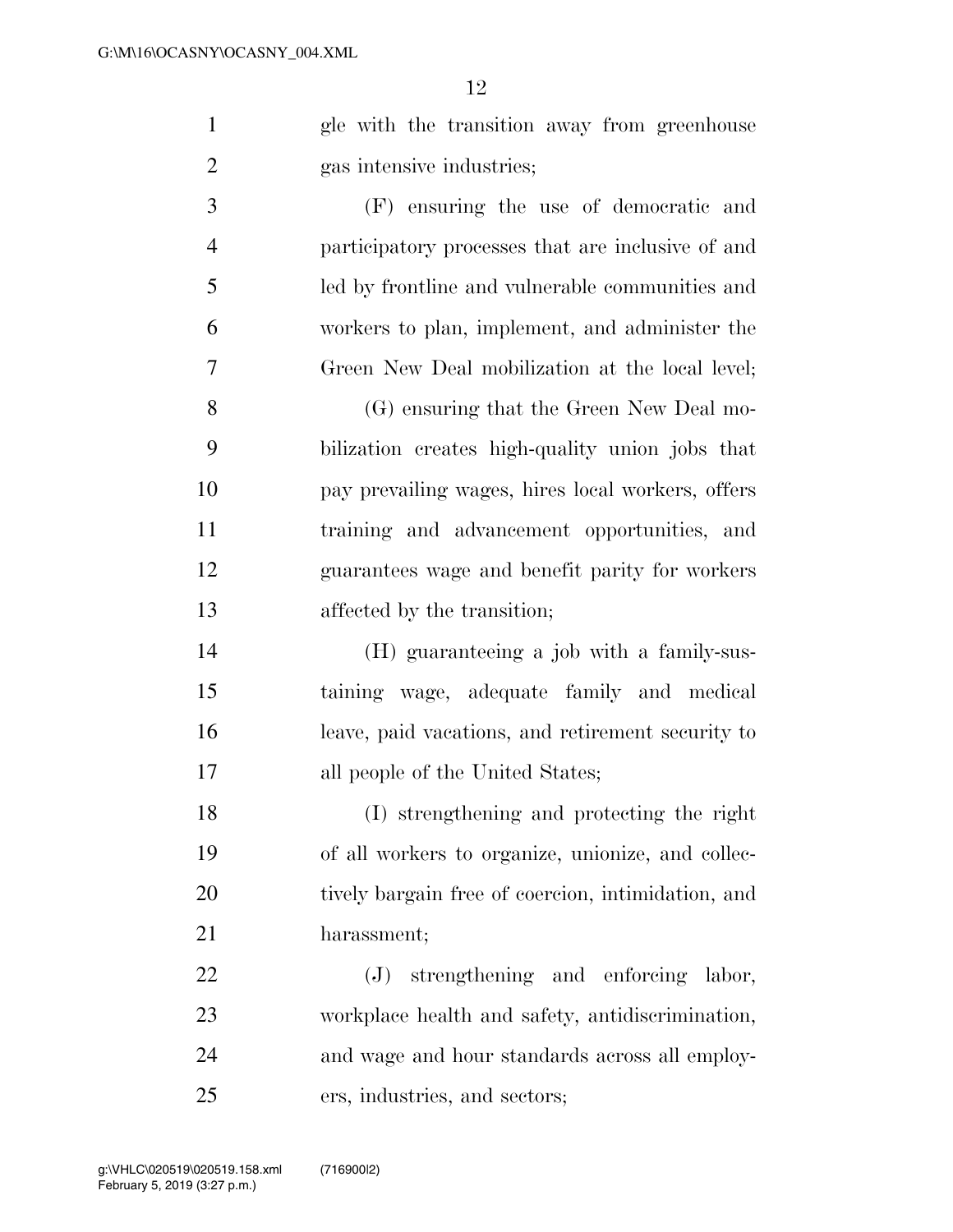| $\mathbf{1}$   | (K) enacting and enforcing trade rules,         |
|----------------|-------------------------------------------------|
| $\overline{2}$ | procurement standards, and border adjustments   |
| 3              | with strong labor and environmental protec-     |
| $\overline{4}$ | tions—                                          |
| 5              | (i) to stop the transfer of jobs and            |
| 6              | pollution overseas; and                         |
| 7              | (ii) to grow domestic manufacturing             |
| 8              | in the United States;                           |
| 9              | (L) ensuring that public lands, waters, and     |
| 10             | oceans are protected and that eminent domain    |
| 11             | is not abused;                                  |
| 12             | (M) obtaining the free, prior, and informed     |
| 13             | consent of indigenous people for all decisions  |
| 14             | that affect indigenous people and their tradi-  |
| 15             | tional territories, honoring all treaties and   |
| 16             | agreements with indigenous people, and pro-     |
| 17             | tecting and enforcing the sovereignty and land  |
| 18             | rights of indigenous people;                    |
| 19             | (N) ensuring a commercial environment           |
| 20             | where every business person is free from unfair |
| 21             | competition and domination by domestic or       |
| 22             | international monopolies; and                   |
| 23             | (O) providing all people of the United          |
| 24             | States with—                                    |
| 25             | (i) high-quality health care;                   |